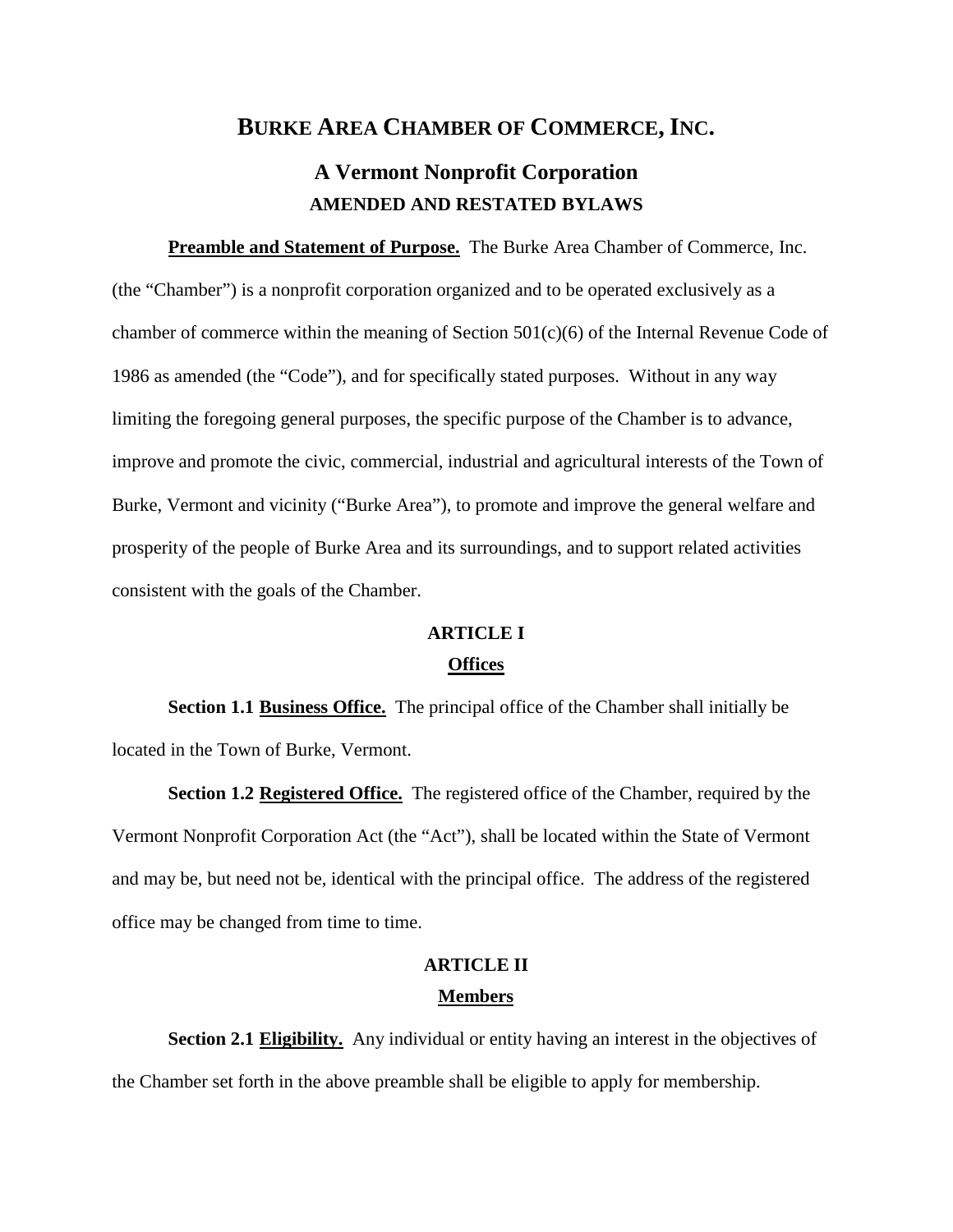**Section 2.2 Election of Members.** Any individual or entity located in the Burke Area interested in becoming a member of the Chamber shall submit a written and signed application, on a form approved by the board of directors, to the Chamber. Upon the Chamber's receipt of the application and the applicant's remittance of the annual membership dues as specified in Section 2.3, the applicant shall become a member in good standing of the Chamber and receive the benefits thereof.

**Section 2.3 Membership Dues.** Membership dues shall be assessed and be payable as determined by the board of directors. Continued membership is contingent upon the timely payment of all membership dues.

**Section 2.4 Resignation.** A member may resign at any time upon written notice to the Chamber. A member's resignation shall be effective upon the Chamber's receipt of written notice of the resignation, and all rights, privileges and interests of a member in or to the Chamber shall cease upon such resignation.

**Section 2.5 Termination.** A member may be expelled or suspended and a membership may be terminated or suspended for cause (including failure to pay annual dues within 90 days of the applicable due date) by an affirmative vote of two-thirds of the directors present and voting at any meeting of the board of directors at which a quorum is present; provided that (i) the member is given not less than fifteen days prior written notice of the expulsion, suspension or termination and the reasons therefor, and (ii) the member is given an opportunity to be heard by the board of directors, orally or in writing, not less than five days before the effective date of the expulsion or suspension. A decision by the board of directors to expel or suspend a member made in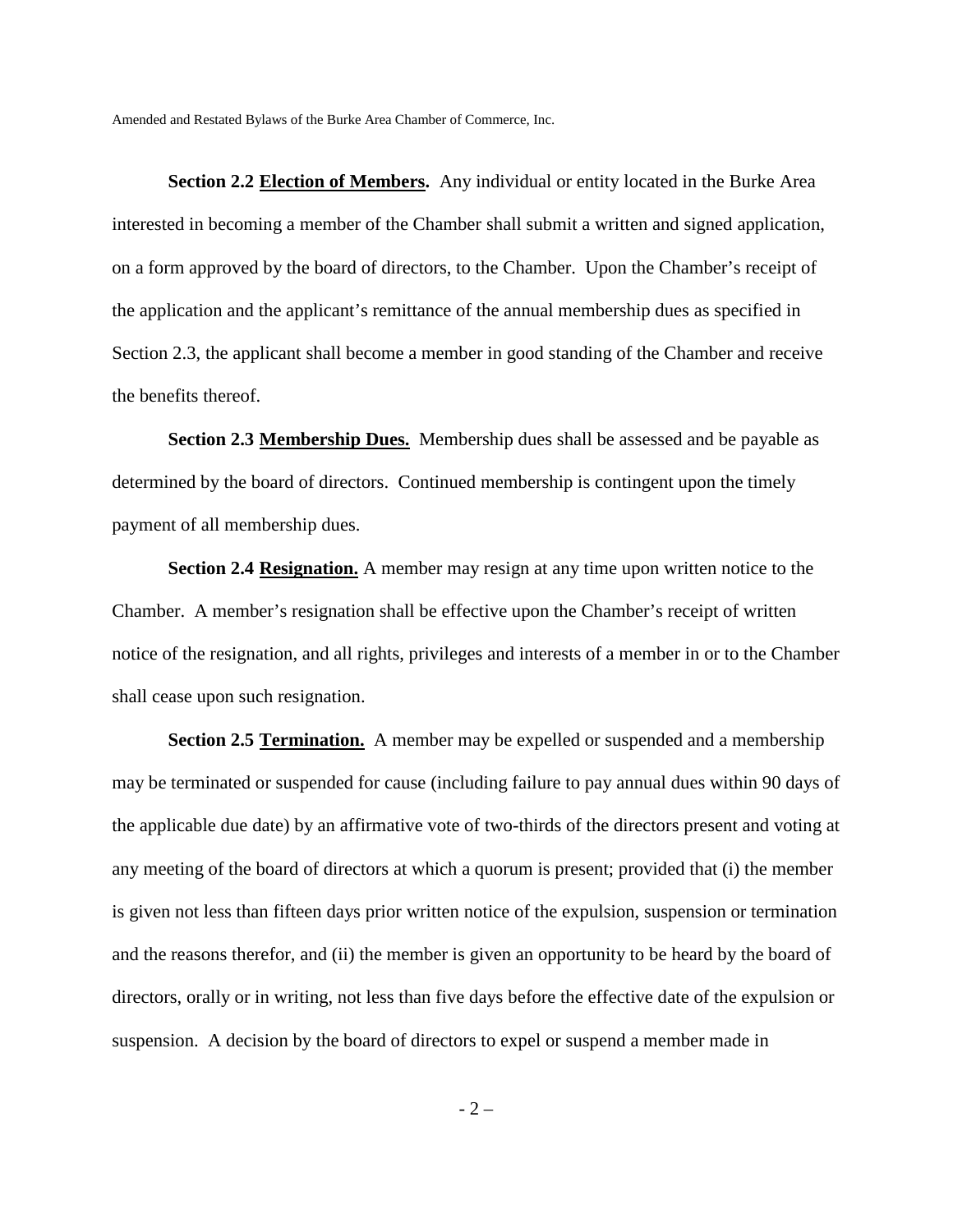accordance with this Section 2.5 shall be final. Any written notice given by mail pursuant to this Section 2.5 will be given by first class or certified mail sent to the last address of the member shown on the Chamber's records.

**Section 2.6 Annual Meeting.** The annual membership meeting of the Chamber will be held in December of each year at a time and place determined by the board of directors, unless a different time is specifically set forth in the notice of meeting with the change in time being duly noted. Annual meetings may be held either within or without the State of Vermont at such place as the board of directors indicates in the meeting notice.

**Section 2.7 Special Meetings.** Special meetings of the members will be held (i) on call of the board of directors or (ii) if the holders of at least five percent of the voting power sign, date and deliver to any corporate officer one or more written demands for the special meeting describing the purpose or purposes for which it is to be held. Special meetings may be held either within or without the State of Vermont at such place as the board of directors indicates in the special membership meeting notice. A special meeting may be conducted by means of any electronic or telecommunications mechanism, including video-conferencing telecommunications.

**Section 2.8 Notice of Meetings.** Notice of the place, date and time of each annual, regular and special meeting of the members shall be given not less than 10 (or if notice is mailed by other than first class or registered mail, 30) days nor more than 60 days before the meeting date. Notice of a special meeting shall include the purpose or purposes for which the meeting is called. Notice of an annual meeting shall include a description of any matter or matters which must be approved by the members. Any notice required under this Section 2.8 may be given by

- 3 –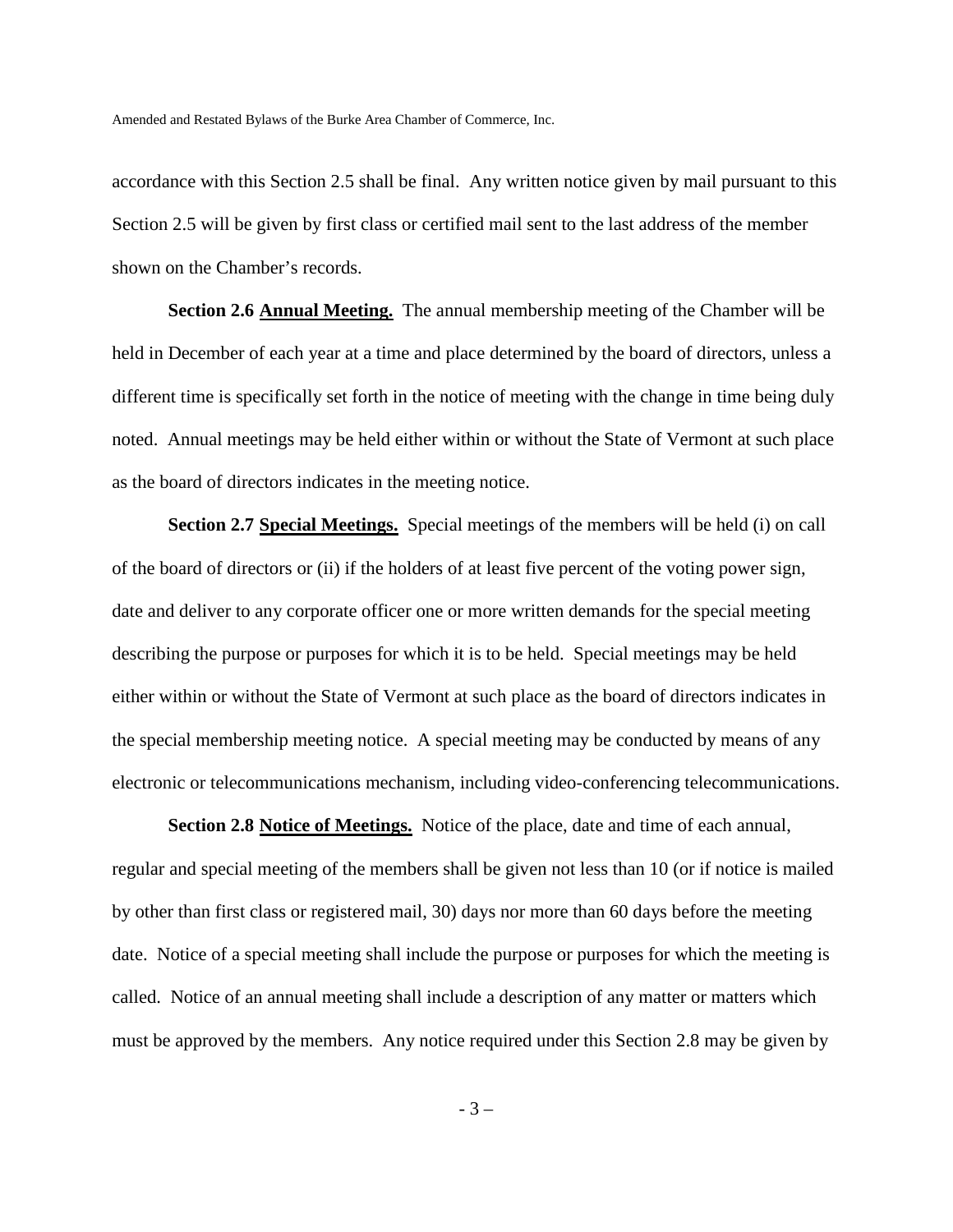a form of electronic transmission if such form of electronic transmission is consented to by the member to whom notice is given.

**Section 2.9 Waiver of Notice.** A member may waive any notice required by the Act, the articles or the bylaws before or after the date and time stated in the notice through a written waiver of notice, signed before or after the meeting by the person or persons entitled to notice and delivered to the Chamber for inclusion in the minutes or for filing with the corporate records. A member's attendance at a meeting (i) waives objection to lack of notice or defective notice of the meeting, unless the member makes timely objection to holding the meeting or transacting business at the meeting and (ii) waives objection to consideration of a particular matter at the meeting that is not within the purpose or purposes described in the meeting notice, unless the member makes timely objection to considering the matter when it is presented, or when the member thereafter becomes aware that the matter has been presented.

**Section 2.10 Action by Written Consent.** Any action required or permitted by the Act to be taken at a members' meeting may be taken without a meeting if the action is taken by the holders of at least a majority of all of the members entitled to vote on the action, and if each member is given prior notice of the action proposed to be taken. Each action must be evidenced by one or more written consents describing the action to be taken, signed by at least a majority of all the members entitled to vote and delivered to the Chamber for inclusion in the minutes or filed with the corporate records. Prompt notice of any action taken by less than unanimous written consent in lieu of a meeting shall be given to all members entitled to vote on such action under the Act. For purposes of this Section 2.10, written consent may be evidenced by an

- 4 –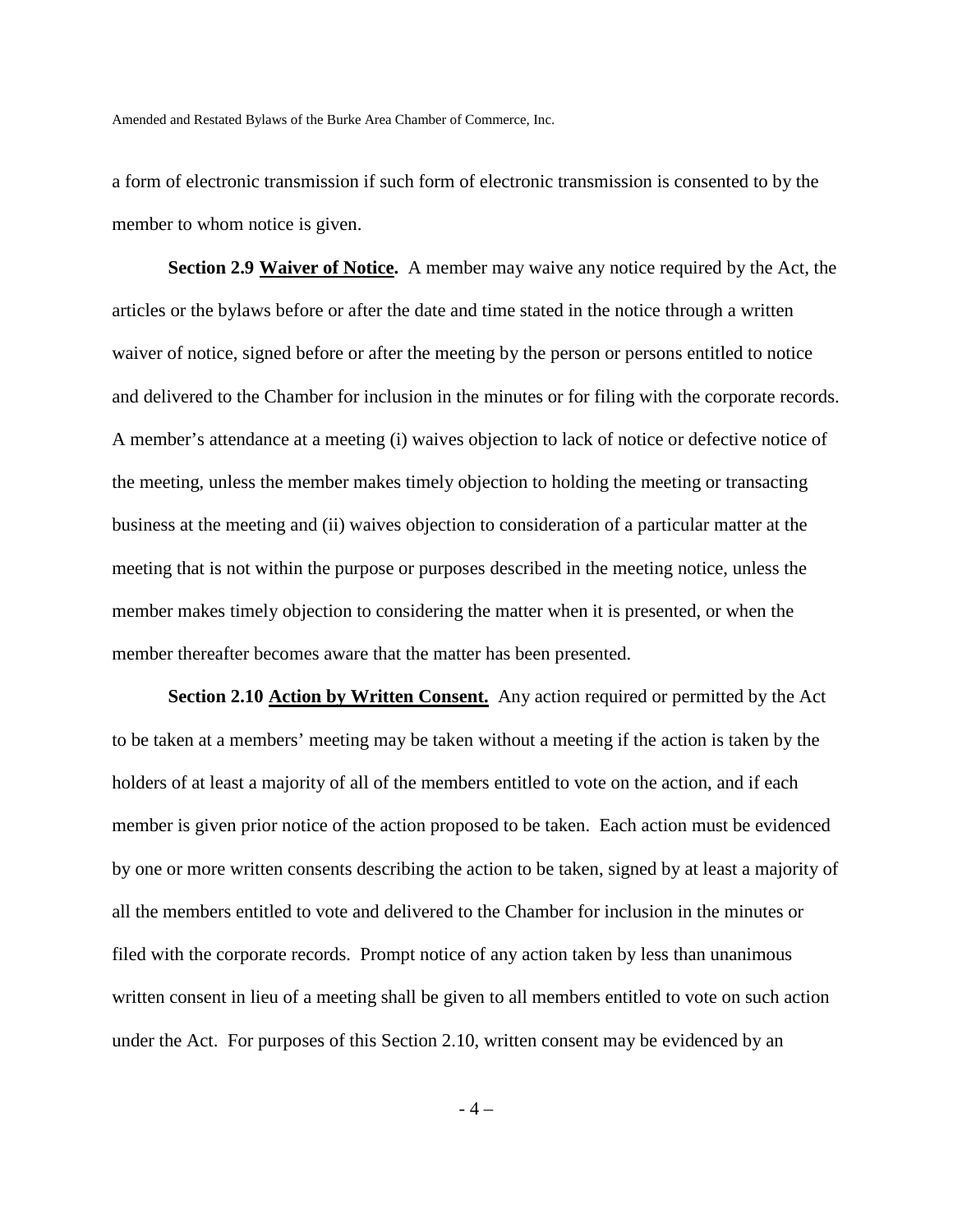electronic communication or an electronic record.

**Section 2.11 Voting.** Each member in good standing shall be entitled to one vote on each matter voted on by the members.

**Section 2.12 Quorum.** The lesser of ten percent or ten of the members of the Chamber in good standing represented, in person or by proxy, at any meeting of the members shall constitute a quorum. If a quorum is present, action on a matter by members is approved if the votes cast by the members favoring the action exceed the votes cast opposing the action.

# **ARTICLE III**

## **Board of Directors**

**Section 3.1 General Powers.** All corporate powers shall be exercised by or under the authority of, and the business and affairs of the Chamber shall be managed under, the direction of the board of directors.

**Section 3.2 Number and Qualifications of Directors.** The number of directors of the Chamber shall be not less than three and no more than seven. Directors need not be residents of Vermont. Directors must be members of the Chamber. In addition, a majority of the directors must be full or part-time residents of Burke or own businesses in Burke at the time of their election to the board. Each director shall attend at least two of the four regular meetings of the board of directors in each fiscal year.

**Section 3.3 Staggered Terms**. Directors shall be elected by the members at the annual meeting. Each director shall hold office for three years. Terms shall be staggered such that every year approximately one-third of the board of directors is elected/re-elected. No director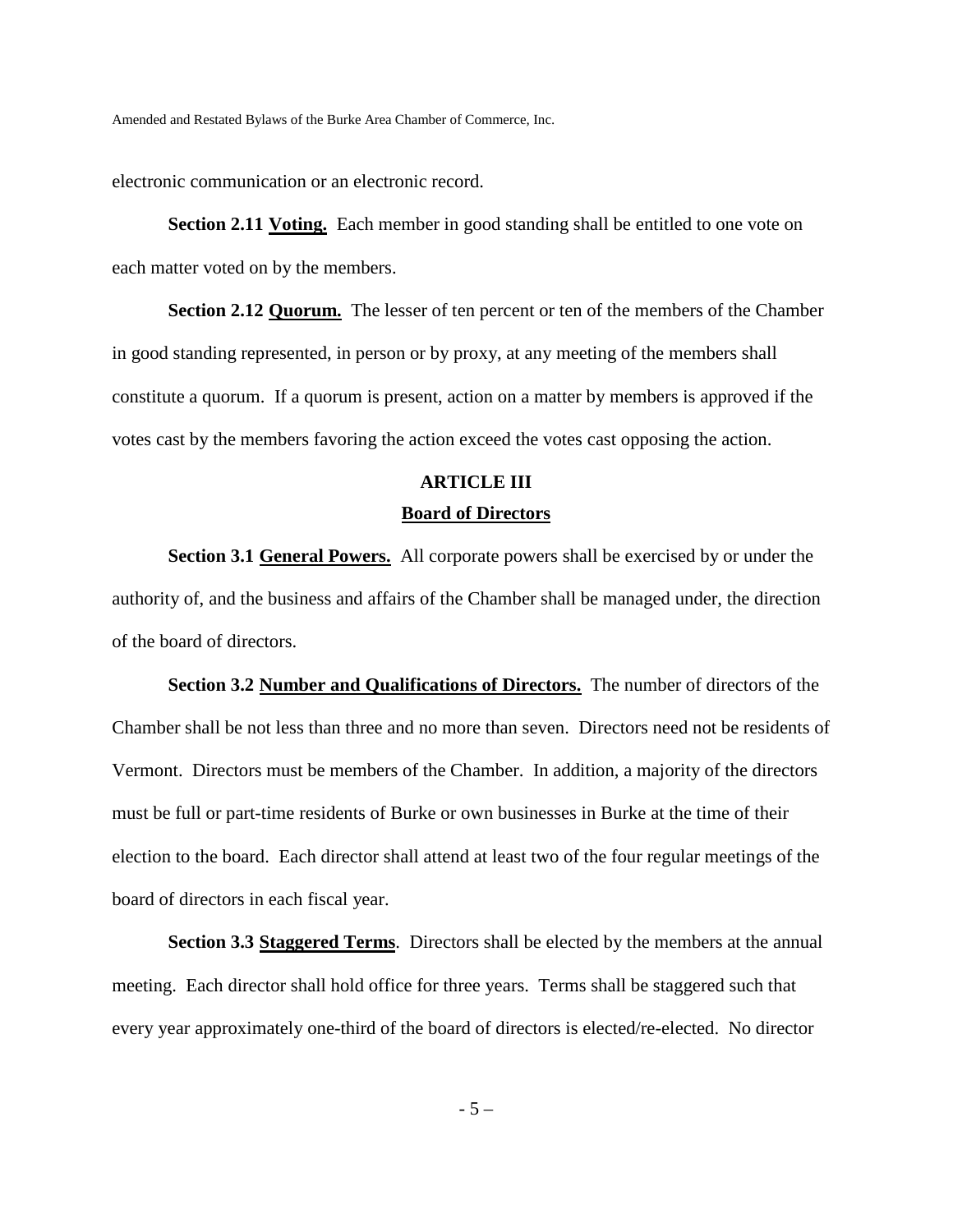shall serve more than three consecutive terms.

The terms of directors in office as of the approval of these bylaws shall automatically be extended until the next meeting. At the first annual meeting after the approval of these bylaws, the board of directors shall establish terms for directors' seats, and the members shall elect directors to fill any vacant seats, to implement the staggering requirement set forth in the preceding paragraph.

**Section 3.4 Annual and Regular Meetings of the Board of Directors.** An annual meeting of the board of directors shall be held each year before the end of the month of December at a place to be designated. Regular meetings of the board shall be held no less than four times per year.

**Section 3.5 Special Meeting of the Board.** Special meetings of the board of directors may be called by or at the request of the President or any two directors. The person or persons authorized to call special meetings of the board of directors may fix any place, either within or without the State of Vermont, as the place for holding any special meeting of the board of directors called by them.

**Section 3.6 Notice of, and Waiver of Notice for, Meetings.** Notice of the annual meeting shall be given to all directors at least ten days before the meeting and may be given either orally or in writing (including by telefax or electronic mail). Notice of any regular or special director meeting shall be given at least two days previously thereto either orally or in writing (including by telefax or electronic mail). The business to be transacted at, or the purpose of, any special meeting of the board of directors need not be specified in the notice unless

- 6 –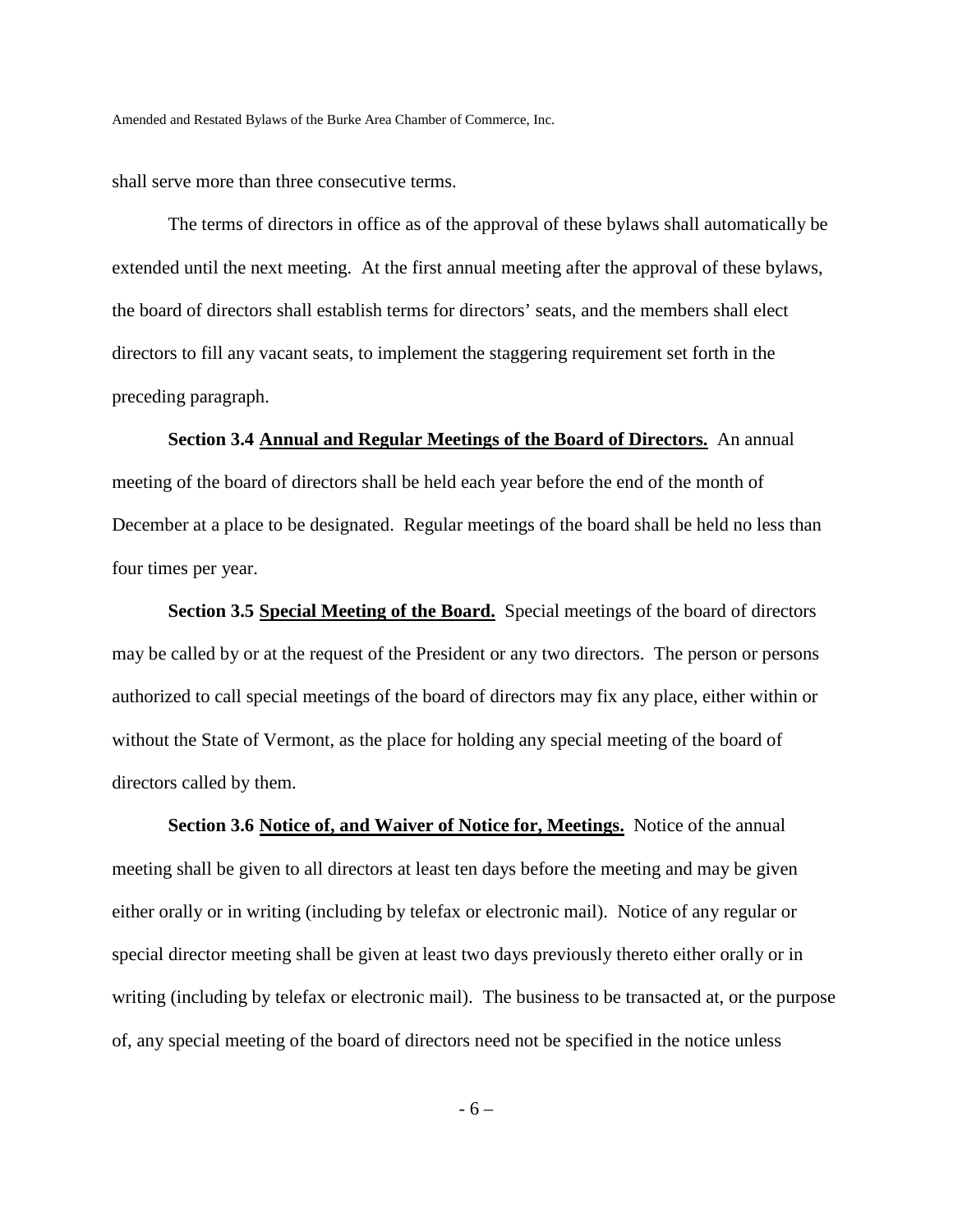otherwise required by law. If mailed, notice of any director meeting shall be deemed to be effective at the earlier of: (1) when received; (2) five days after deposit in the United States mail, addressed to the director's home address, with postage thereon prepaid; or (3) the date shown on the return receipt if sent by registered or certified mail, return receipt requested, and the receipt is signed by or on behalf of the director. Any director may waive notice of any meeting. Except as provided in the next sentence, the waiver must be in writing, signed by the director entitled to the notice, and filed with the minutes or corporate records. The attendance of a director at a meeting shall constitute a waiver of notice of such meeting, except where a director attends a meeting for the express purpose of objecting to the transaction of any business and at the beginning of the meeting (or promptly upon his or her arrival) objects to holding the meeting or transacting business at the meeting, and does not thereafter vote for or assent to action taken at the meeting.

**Section 3.7 Director Quorum.** A majority of the number of directors on the board shall constitute a quorum for the transaction of business at any meeting of the board of directors.

**Section 3.8 Directors, Manner of Acting.** The acting of the majority of the directors present at a meeting at which a quorum is present when the vote is taken shall be the act of the board of directors unless the Act or these bylaws require a greater percentage.

**Section 3.9 Electronic/Telephone Conference Meeting**. Any or all directors may participate in a regular or special meeting by, or conduct the meeting through the use of, any means of communication by which all directors participating may simultaneously communicate with each other during the meeting, including, but not limited to, an electronic, telecommunications and video- or audio-conferencing conference telephone call. A director

- 7 –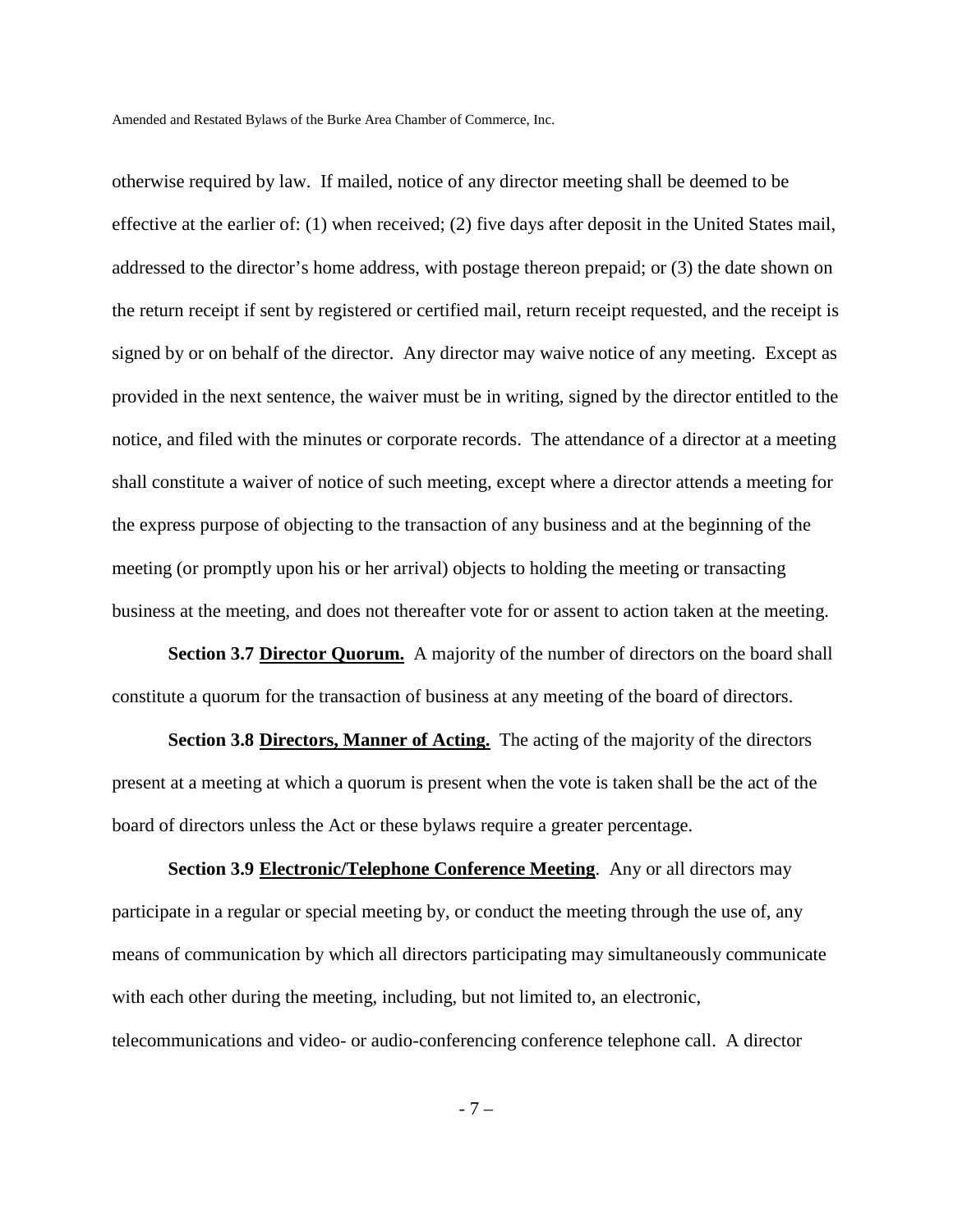participating in a meeting by this means is deemed to be present in person at the meeting.

**Section 3.10 Unanimous Written Consent.** Any action required or permitted to be taken by the board of directors at a meeting may be taken without a meeting if all of the directors take the action, each one signs a written consent describing the action taken, and the consents are filed with the records of the Chamber. Action taken by unanimous written consent is effective when the last director signs the consent, unless the consent specifies a different effective date. A signed consent has the effect of a meeting vote and may be described as such in any document.

**Section 3.11 Removal of Directors.** The members may remove one or more directors (with or without cause) at a meeting called for that purpose, if at least seven days' prior notice has been given that a purpose of the meeting is such removal, and if the number of votes cast to remove the director would be sufficient to elect the director at a meeting to elect directors. A director may be removed for failing to attend at least two of the four regular meetings of the board of directors in each fiscal year.

**Section 3.12 Board of Director Vacancies.** If a vacancy occurs on the board of directors, including a vacancy resulting from an increase in the number of directors, the board may fill the vacancy. The term of a director elected to fill a vacancy expires at the next annual membership meeting at which directors are elected. However, if his/her term expires, he/she shall continue to serve until his/her successor is elected and qualified or until there is a decrease in the number of directors.

**Section 3.13 Director Committees.** The board of directors may create one or more committees and appoint members of the board of directors and of the community at large to

- 8 –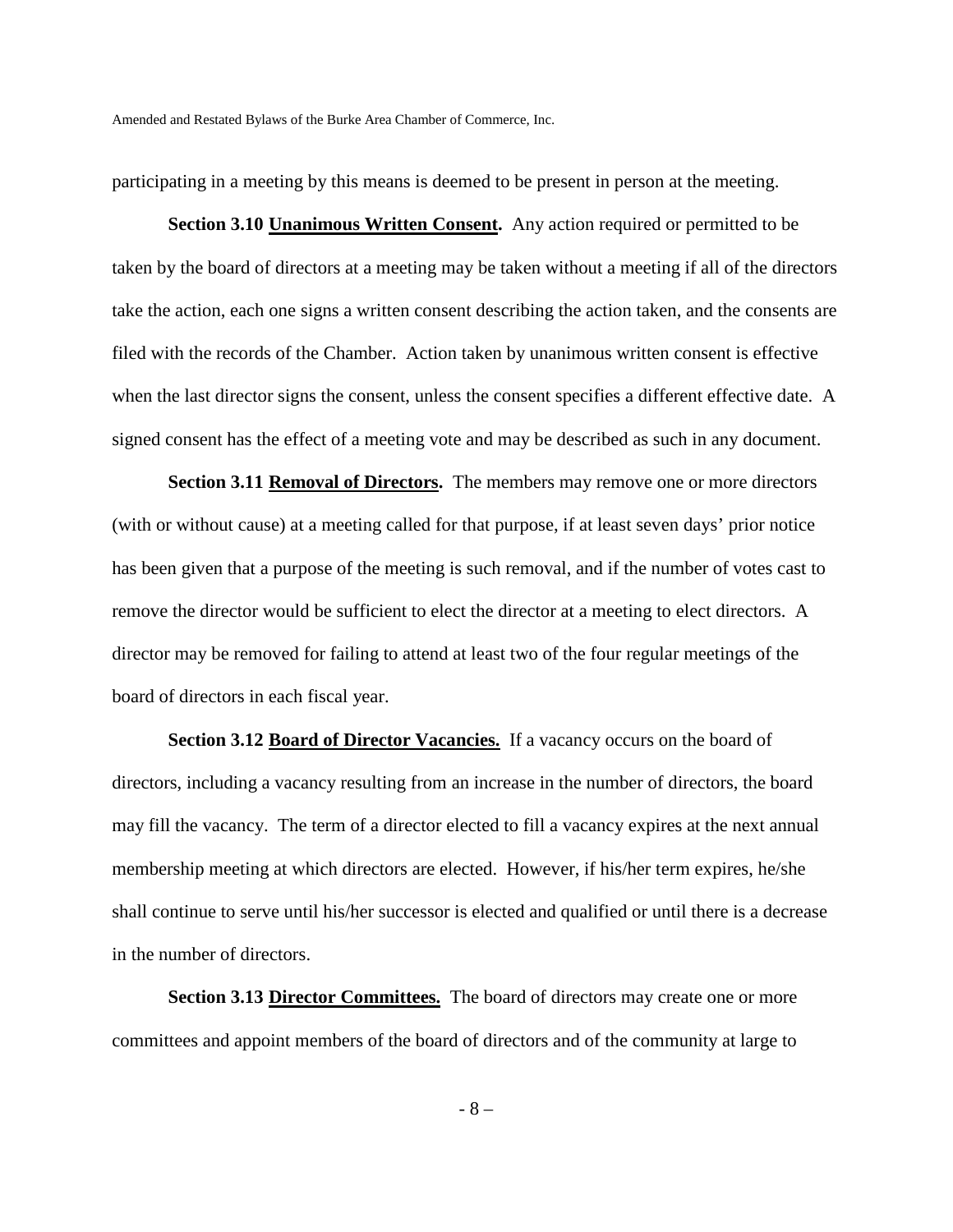serve on them. Each committee must have two or more members, who serve at the pleasure of the board of directors. The sections of this Article III which govern meetings, action without meetings, notice and waiver of notice, quorum and voting requirements of the board of directors, apply to committees and their members. Unless limited by the articles of incorporation, each committee may exercise those aspects of the authority of the board of directors which the board of directors confers upon such committee in the resolution creating the committee. Provided, however, a committee may not: (i) authorize distributions; (ii) approve of or recommend to the members the dissolution of the Chamber, the merger or the sale of the Chamber or the pledge or transfer of all or substantially all of the Chamber's assets; (iii) fill vacancies on the board of directors or on any of its committees; (iv) amend or repeal the articles of incorporation pursuant to the authority of directors to do so granted by Section 10.02 of the Act; or (v) adopt, amend, or repeal bylaws.

Section 3.14 **Conflict of Interest.** The board may, from time to time, establish policy guidelines and adopt a conflict of interest policy to protect the interests of the Chamber when it is contemplating entering into a transaction or arrangement that might benefit the private interest of an officer or director or the Chamber or might result in an excess benefit transaction.

**Section 3.15 <u>Board Policies</u>.** The board may, from time to time, establish policies and procedures that govern all aspects of its operations as it deems appropriate, including without limitation policies that address the recruitment and nomination of directors, orientation of new directors, the creation of board committees and advisory committees, conflicts of interest, and such other matters as the board may determine to be appropriate, provided that such policies may

- 9 –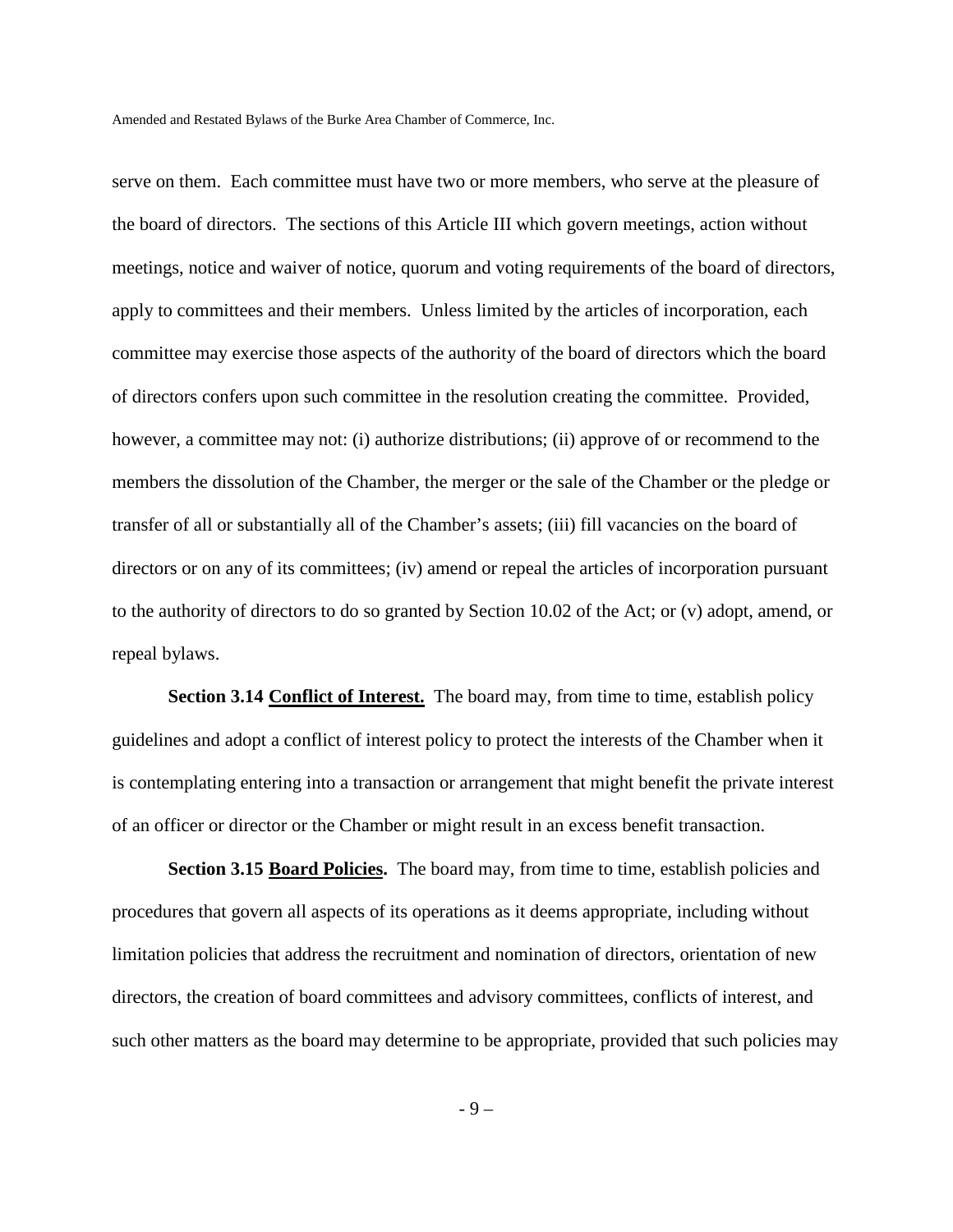not conflict with these bylaws or the Act.

# **ARTICLE IV Officers**

**Section 4.1 Number of Officers.** The officers of the Chamber shall be a president, a secretary, and a treasurer, each of whom shall be appointed by the board of directors. Such other officers and assistant officers as may be deemed necessary, including any vice-presidents, may be appointed by the board of directors. The same individual may simultaneously hold more than one office in the Chamber, except the offices of president and secretary.

**Section 4.2 Appointment and Term of Office.** The officers of the Chamber shall be elected by the board of directors for a term of one year, at the annual meeting and for a term commencing thereat, following the election of directors at such meeting.

**Section 4.3 Removal of Officers.** Any officer may be removed from office by the board of directors at any time, with or without cause by a vote of at least sixty percent of the currently serving directors. Such removal shall be without prejudice to the contract rights, if any, of the person so removed. Appointment of an officer or agent shall not of itself create contract rights.

**Section 4.4 President.** The president shall be the principal executive officer of the Chamber and, subject to the control of the board of directors, shall in general supervise and control all of the business and affairs of the Chamber. He/she shall, when present, preside at all meetings of the board of directors. He/she may sign, with the secretary or any other proper officer of the Chamber thereunto authorized by the board of directors, contracts or other instruments which the board of directors has authorized to be executed, except in cases where the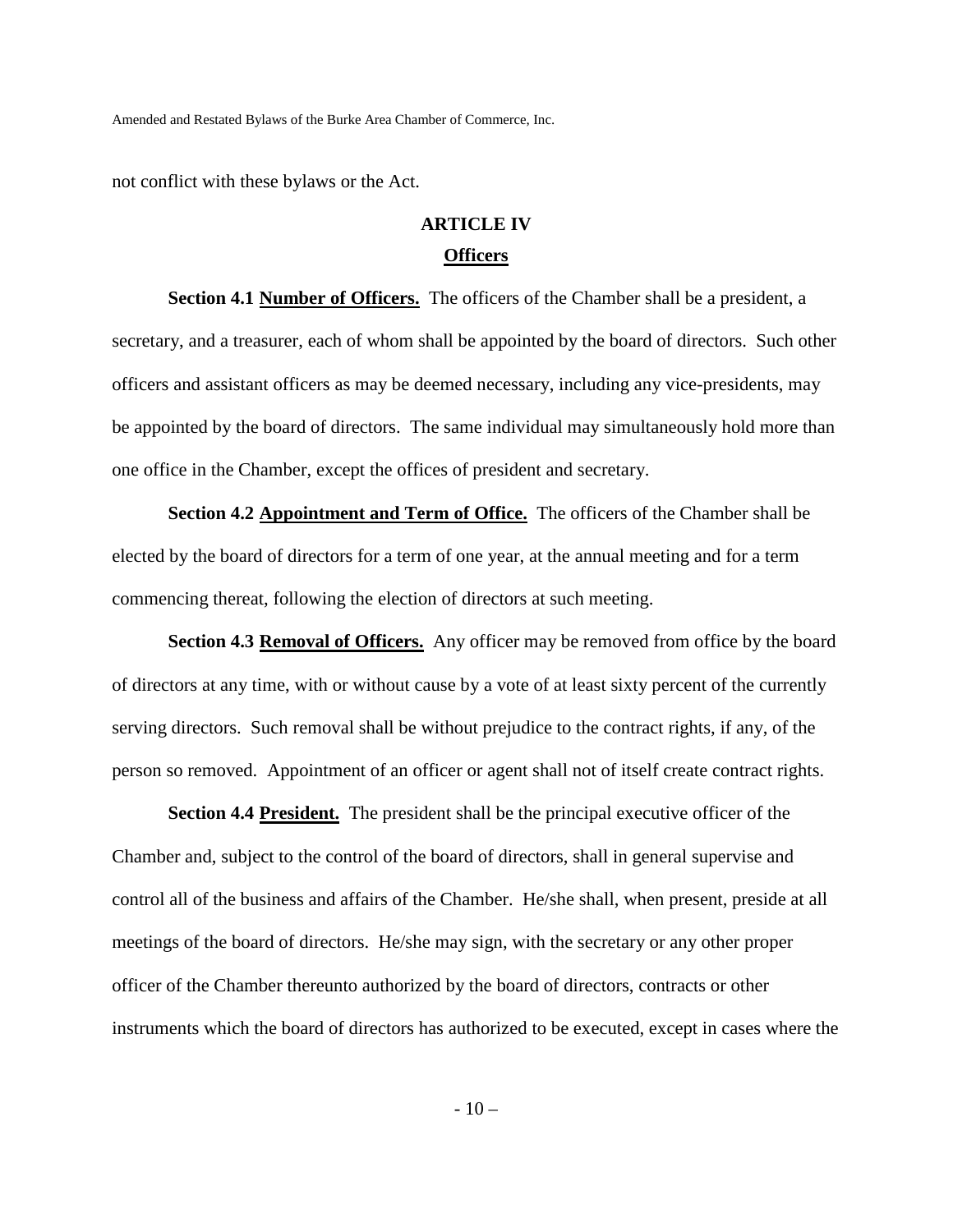signing and execution thereof shall be expressly delegated by the board of directors or by these bylaws to some other officer or agent of the Chamber, or shall be required by law to be otherwise signed or executed; and in general shall perform all duties incident to the office of president and such other duties as may be prescribed by the board of directors from time to time.

**Section 4.5 <u>Vice President.</u>** If appointed, in the absence of the president or in the event of his/her death, inability or refusal to act, the vice president shall perform the duties of the president, and when so acting, shall have all the powers of and be subject to all the restrictions upon the president. The vice president shall perform such other duties as from time to time may be assigned to him/her by the president or by the board of directors.

**Section 4.6 <u>Secretary.</u>** The secretary shall: (a) keep the minutes of the proceedings of the board of directors in one or more books provided for that purpose; (b) see that all notices are duly given in accordance with the provisions of these bylaws or as required by law; (c) be custodian of the corporate records and of any seal of the Chamber, and if there is a seal of the Chamber, see that it is affixed to all documents the execution of which on behalf of the Chamber under its seal is duly authorized; (d) when requested or required, authenticate any records of the Chamber; (e) in general perform all duties incident to the office of the secretary and such other duties as from time to time may be assigned to him/her by the president or by the board of directors.

**Section 4.7 Treasurer.** The treasurer shall: (a) have charge and custody of and be responsible for all funds of the Chamber; (b) receive and give receipts for monies due and payable to the Chamber from any source whatsoever, and deposit all such monies in the name of

- 11 –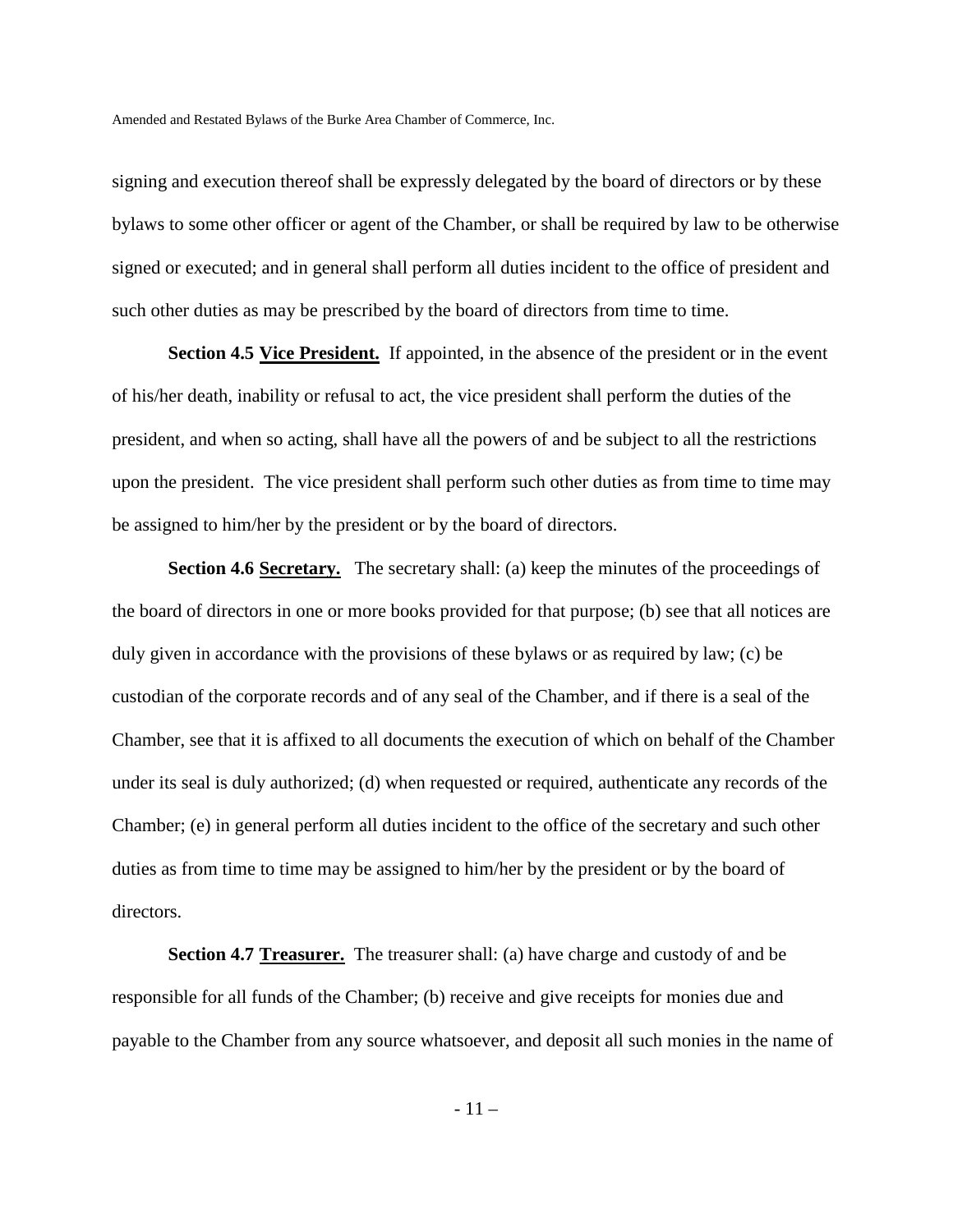the Chamber in such banks, trust companies, or other depositories as shall be selected by the board of directors; and (c) in general perform all of the duties incident to the office of treasurer and such other duties as from time to time may be assigned to him/her by the president or by the board of directors. If required by the board of directors, the treasurer shall give a bond for the faithful discharge of his or her duties in such sum and with such surety as the board of directors shall determine.

## **ARTICLE V Indemnification of Directors, Officers, Agents and Employees**

**Section 5.1 Indemnification.** The Chamber shall indemnify any individual made a party to a proceeding because he/she is or was a director, officer, employee or agent of the Chamber, to the fullest extent permitted by Vermont law, provided that the director, officer, employee or agent met the standards of conduct set forth in the Act, and only to the extent that the status of the Chamber as a tax exempt organization under Section  $501(c)(6)$  of the Code is not affected thereby.

## **ARTICLE VI Contracts, Checks, Deposits and Gifts**

**Section 6.1 Contracts.** The board of directors may authorize any officer or officers or agent or agents of the Chamber, in addition to the officers so authorized by these bylaws, to enter into any contract or execute and deliver any instrument in the name of and on behalf of the Chamber, and such authority may be general or may be confined to specific instances.

**Section 6.2 Checks, Drafts or Orders.** All checks, drafts, or orders for the payment of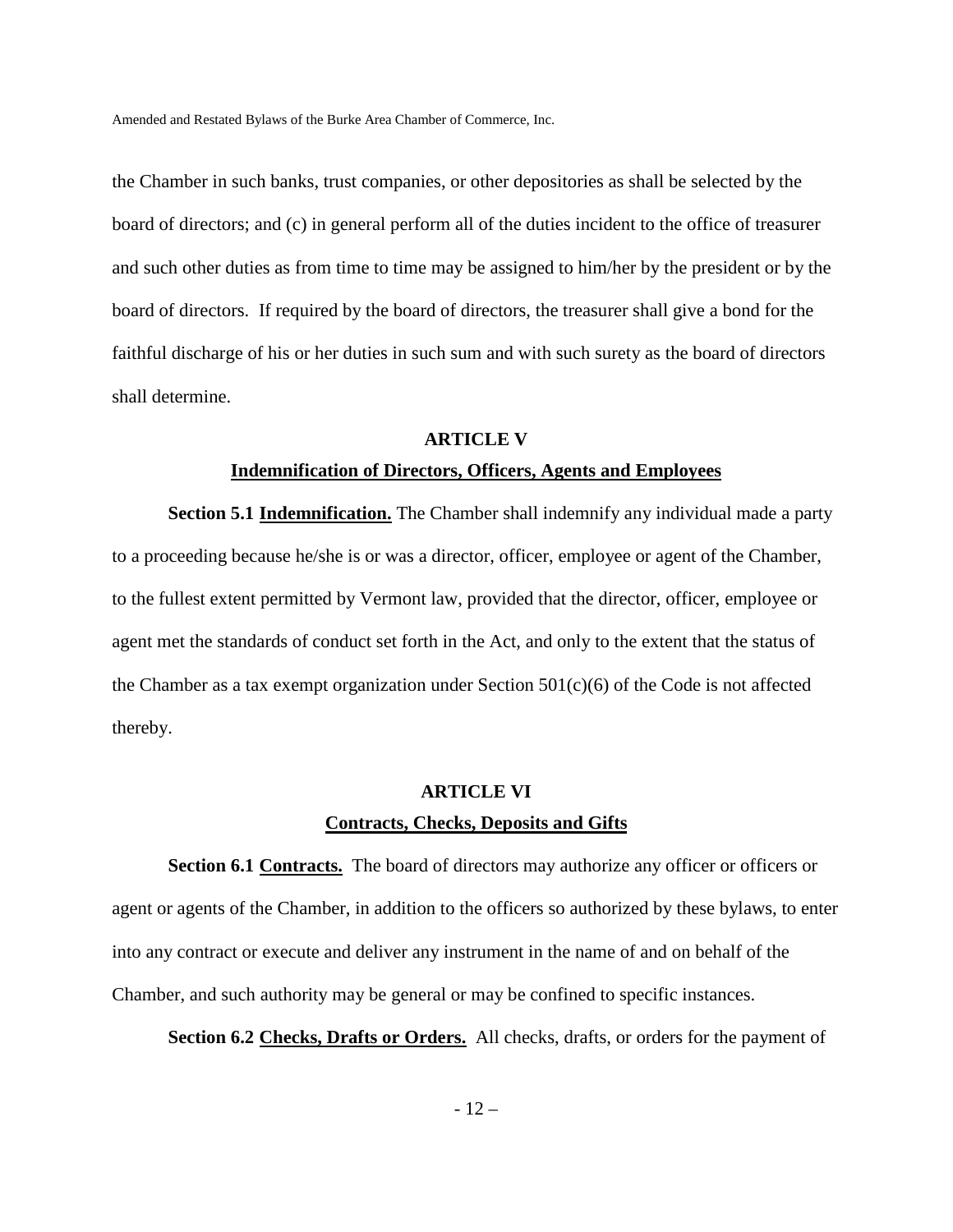money, notes or other evidences of indebtedness issued in the name of the Chamber, shall be signed by such officer or officers or agent or agents of the Chamber, and in such manner as shall from time to time be determined by resolution of the board of directors; *provided that* checks, drafts, or orders for the payment of money, notes or other evidence of indebtedness issued in the name of the Chamber in excess of \$2,500.00 shall also be countersigned by an officer or director of the Chamber.

**Section 6.3 Deposits.** All funds of the Chamber shall be deposited from time to time to the credit of the Chamber in such banks, trust companies, or other depositories as the board of directors may select.

**Section 6.4 Gifts.** The board of directors may accept on behalf of the Chamber any contribution, gift, bequest, or devise for any purpose of the Chamber.

#### **ARTICLE VII**

#### **Amendment of Bylaws**

**Section 7.1 Amendments.** The members may amend or repeal the Chamber's bylaws. To be adopted, a proposed amendment must be approved by the members by the lesser of (i) two-thirds of the votes cast or (ii) a majority of the voting power.

**Section 7.2 Notice.** The Chamber shall provide written notice of any membership meeting at which a bylaws amendment is to be voted on in accordance with Section 2.8. The notice must state that the purpose (or one of the purposes) of the meeting is to consider the proposed amendment to the bylaws and contain a copy or summary of the amendment.

#### **ARTICLE VIII**